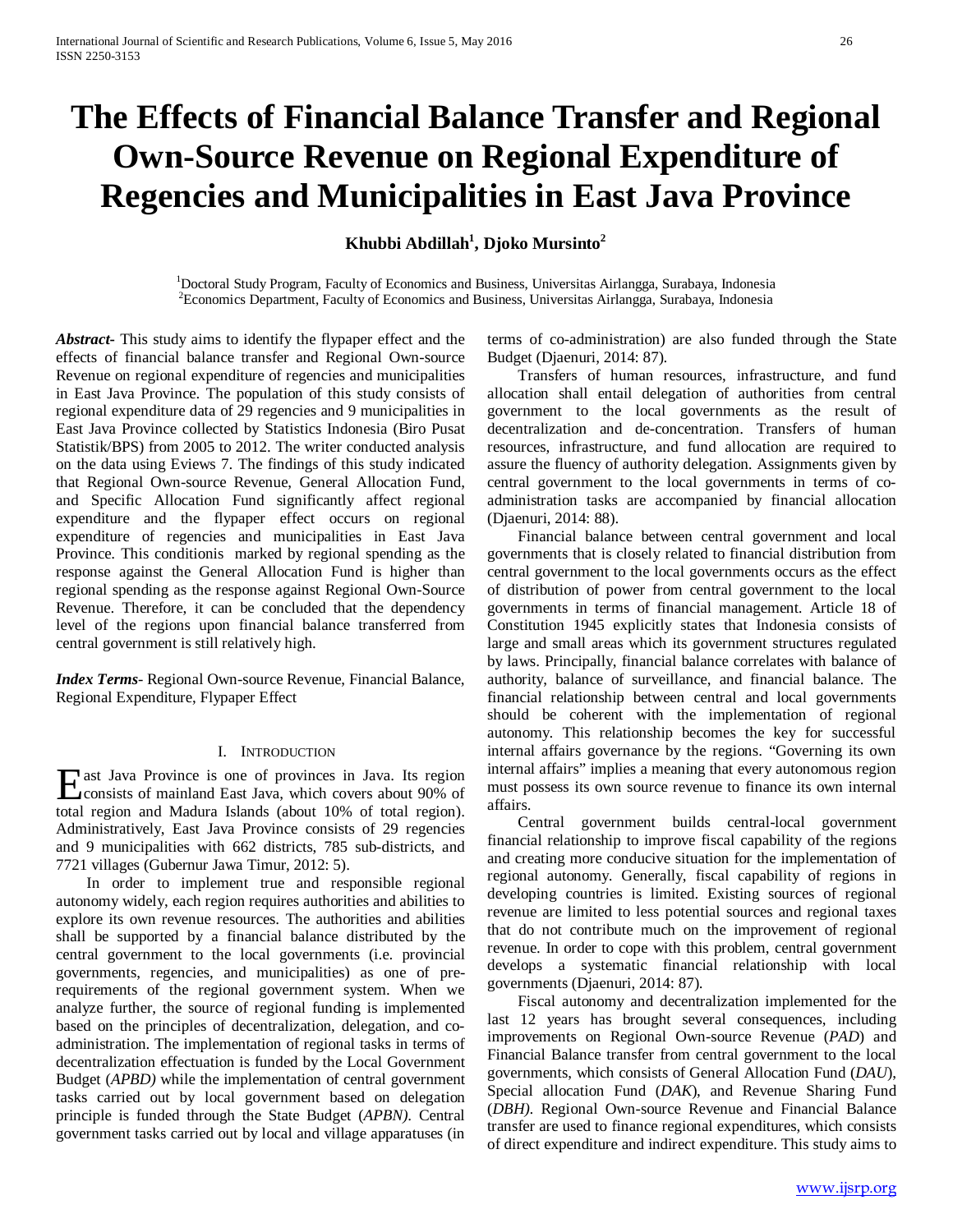investigate and analyze partial and simultaneous effects of Regional Own-source Revenue (*PAD*), General Allocation Fund (*DAU*), Special allocation Fund (*DAK*), and Revenue Sharing Fund (*DBH*) on Regional Expenditure (*BD)*. This study also aims to analyze flypaper effect occurs in East Java regencies and municipalities from 2005 to 2012.

# II. LITERARY REVIEW

 In his book entitled *"Budgeting"*, Glenn A. Welsch stated that budget is viewed as a statement of managerial plans and policies used as guideline/blueprint in certain period. Meanwhile, M. Marsono in his book entitled *"Tata Usaha Perbendaharaan Republik Indonesia"* defined budget as work plan that in one side contains the highest expenditure required to finance the needs of a state in the future while on the other side, a budget must contain potential revenue (income) received by a state in that period. On the other hand, Jones and Pendlebury define budgeting as a work of government stated in form of currency (in this case, Rupiah) carried out in certain period (usually one year). The developed budget serves as means to measure the amount of expenses, as references in making future decisions and development plans. The budget also functions in authorizing future expenditure, establishing standards of performance evaluation, as motivation for employees, and as means to coordinate activities carried out by different working units (Halim & Damayanti, 2007: 143).

 The main functions of budgeting are determining income received and expenditure, supporting decisions made in the future, and authorizing future expenditure. Budgeting also functions as the basis of revenue and expenditure controlling, as standards of performance evaluation, as motivation for employees and managers, and as means to coordinate various activities. Approaches in budgeting process refer to method used to in developing or formulating a budget. The approach shall describe the orientation of budget preparation and formulation process. Budgeting approaches also indicate the sources of initiative and how these initiatives applied. There are three approaches in budgeting process, namely *top-down approach, bottom-up approach,* and *mixture approach*.

 Article 157 of Law Number 32 Year 2004 of Local Government mentions the sources of regional revenue consist of Regional Own-source Revenue (regional income comes from regional taxes and regional retributions, income from local resources, and other legal sources of regional revenue); financial balance transfer from the central government (general allocation fund, specific allocation fund, and revenue-sharing fund); and revenue collected from other legitimate sources.

 Regional Own-source Revenue refers to regional income comes from sources owned by and situated on the region collected according to established regulations. Regional taxes are compulsory contribution paid by individuals and institutions to the local government without direct compensation. Regional levy collection is imposed by regulations in force. Regional taxesare used to fund the operation of local government and regional development. Regional retributions are compensation for service and license given by local government to individuals and institutions. Service refers to efforts made by local government that enables individuals or institutions can use expediencies, goods, and infrastructure provided by local governments. Regional service can be categorized into general service, service by regional enterprises, and licensing. Minister of Domestic Affairs Regulation Number 50 Year 1999 defines Local Government Owned Enterprises (BUMD) as corporations owned by local government, except waterworks (*PDAM), Bank Perkreditan Rakyat (BPR),* and Regional Development Bank (BPD). Regional income comes from local resources management include share of profits and dividends of regional enterprise stocks. Other legitimate sources of regional incomes include sale of goods owned by local government, current accounts, third party donations, compensations of local assets, deposits of excessive third party payment, penalties for delayed work, vehicle installments, sales of asphalt drums, guano patcher, bird nest patcher, plants, income from concrete material testing, revolving income, tax penalties, and so on.

 Financial balance is regional income coming from State Budget (APBN). Its utilization is to support the implementation of local government authorities in achieving the goals of local autonomy, mainly in order to improve public service and prosperity. General Allocation Fund (*DAU)* transferred by central government to equalize financial capabilities of the regions. The minimum amount of DAU is 25% of State Revenue (tax income and non-tax income) after reduced by national income shared to regencies and municipalities with proportion of 10% and 90% of APBN. Special allocation Fund (DAK) is transferred from State Budget to support special needs of certain regions. The allocation of DAK is based on availability of fund in the State Budget, therefore the amount of DAK allocated changes every year. Revenue-sharing Fund (DBH) comes from natural resources income received nationally, which includes forestry income, mining income, fishery income, crude oil income, LNG income, and geothermal income.

 There are several reasons why financial balance transfer becomes importance. First, financial balance transfer prevents vertical disparity of fiscal imbalance between central government and local governments, which in turn triggers horizontal fiscal imbalance among local governments. Second, financial balance helps set minimum standards of public service because there is positive bias of public service carried out by local governments. Third, financial balance helps maintain stability (Simanjuntak, 2003: 24).

 In order to maintain sustainable policy reformulation, financial balance transfer from central government to the local governments directs towards several goals. Financial balance helps improve fiscal capacity of the regions and prevents vertical fiscal disparity between central government and local governments and horizontal fiscal disparity among regions. Financial balance transfer aims to conform financial needs of a region to its governance distribution. It improves quality of public service carried out by a local government and reduce disparity of public service quality among regions. Financial balance also supports sustainability of national fiscaland helps the regions to improve its capability in exploring its economic potentials. Finally, financial balance improves the efficiency of natural resources utilization and synchronizes national development plans and regional development plans (Azis, 2013: 368).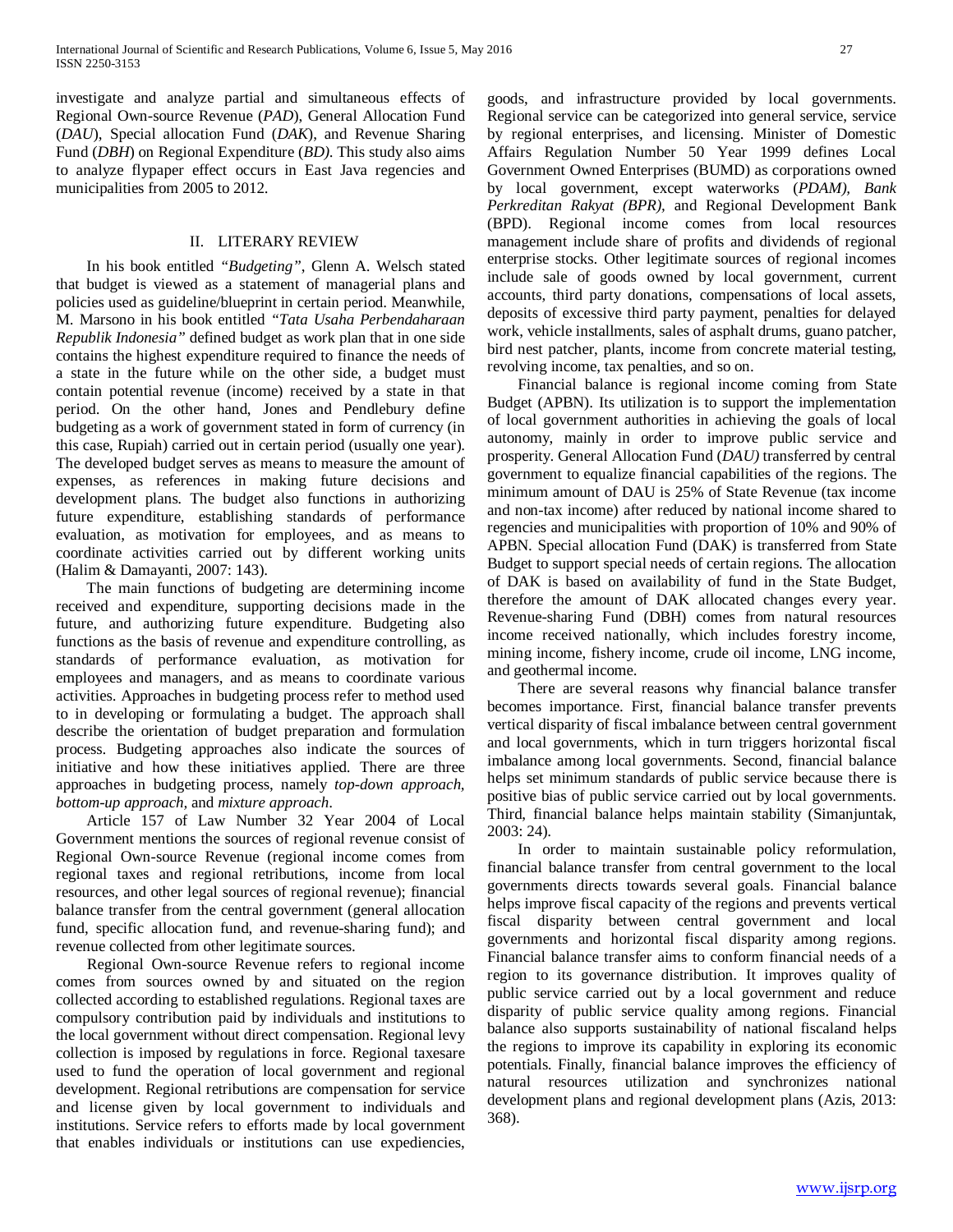Article 36 Paragraph 1 of Minister of Domestic Affairs Regulation Number 13 Year 2006 on Guidelines of Regional Financial Management categorizes regional expenditure into two types, namely direct expenditure and indirect expenditure. Direct expenditure refers to regional spending that directly relates to programs and activities carried out by local government, including employee expenses, goods and service expenses, and capital expenses. Meanwhile, indirect expenditure is regional spending that is not directly relating to activities and programs carried out by local government, including employee expenses, interests, subsidies, grants, social aid funds, revenue sharing expenses, financial aids, and unexpected expenses.

 Rostow and Musgrave correlates development of government expenditure with phases of economic development. They categorize economic development phases into three. First is primary phase of economic development where a government puts its investment totally on facility provision. Second is secondary phase of economic development where a government allocates parts of its investment to improve its economic development, and finally advanced phase where the focus of economic activities carried out by the government changes from facility provisions to social expenses (Mangkoesoebroto, 2011: 170).

 Wagner (1883) stated that increasing income relatively increased the amount of expenses. Peacock and Wiseman (1961) stated that a government tends to increase the amount of its expenditure while its people are hesitant to pay increasing taxes to fund the expenses of its government. People hesitation to pay more taxes becomes limitation for raising taxes arbitrarily. In normal condition, the improvement of GNP, which indicates increasing government revenue, triggers the increasing of government expenditure. When the condition changes (for example a nation is in war), many activities carried out by private transferred to government (transfer effect) and many activities carried out by government come to effect during war (inspection effect). Social chaos also causes changes on economic activities concentration where the government undertakes most of activities carried out by private sector before. Bird (1972) states that during social chaos, government expenditure changes to expenditure related to the event. Transfer effect occurs as one of short-term symptoms that does not last for long. Clarke (1977) defines the limit of taxes determined by a government is 25% of national income. Exceeding taxes beyond this limit may cause inflation and trigger social disruption (Mangkoesoebroto, 2011: 176).

 Rukhaniyah and Nugroho (2011) analyzed flypaper effect on expenditure of several local government (regencies and municipalities) in Indonesia during period 2006- 2008. The results of their analysis indicated that ingeneral flypaper effect does not occur in expenditure of regencies and municipalities in Indonesia. Dummy variables showed that flypaper effect only occurs in Java regencies and municipalities. Flypaper effect does not occur in regencies and municipalities outside Java. A study on the effect Regional Own-source Revenue and financial balance on capital expenditures of regencies and municipalities in Central Java Province conducted by Masdjojo and Soekarnoto (2009) showed flypaper effect on expenditure of regencies and municipalities in Central Java Province. Kusumadewi and Rahman (2007) conducted a research on the effect of Regional Own-source Revenue and General Allocation Fund on regional expenditure of regencies and municipalities in Indonesia. The finding of their study suggested that Regional Own-source Revenue and General Allocation Fund significantly affected regional expenditure but they also caused flypaper effect. Murniasih and Mulyadi (2011) analyzed the effect of regional tax income, general allocation fund, and special allocation fund on regional expenditure of East Kalimantan Province. They found that flypaper effect occurred in that region.

#### III. RESEARCH METHOD

 In this study, the writers applied panel-data regression model. The model was similar to the model applied by Masdjojo and Soekanto (2009) where both models utilized Regional Ownsource Revenue, General Allocation Fund, Special allocation Fund, and Revenue Sharing Fund as the independent variables while Regional Expenditure was the dependent variable.



**Figure 2.1: Research Model Framework**

 Figure 2.1 above described research model framework how Regional Own-source Revenue/ROR (*PAD)*, General Allocation Fund/GAF (*DAU*), Special Allocation Fund/SAF (*DAK),* and Revenue Sharing Fund/RSF (*DBH)* affected Regional Expenditure/RE (*BD).* Analysis on flypaper effect was conducted

through four research models where each independent variable was estimated to the dependent variable. Mathematically, the estimation was expressed by the following formula:

 $RE = \alpha + \beta 1 ROR + \beta 2GAF + \beta 3SAF + \beta 4RSF + \varepsilon$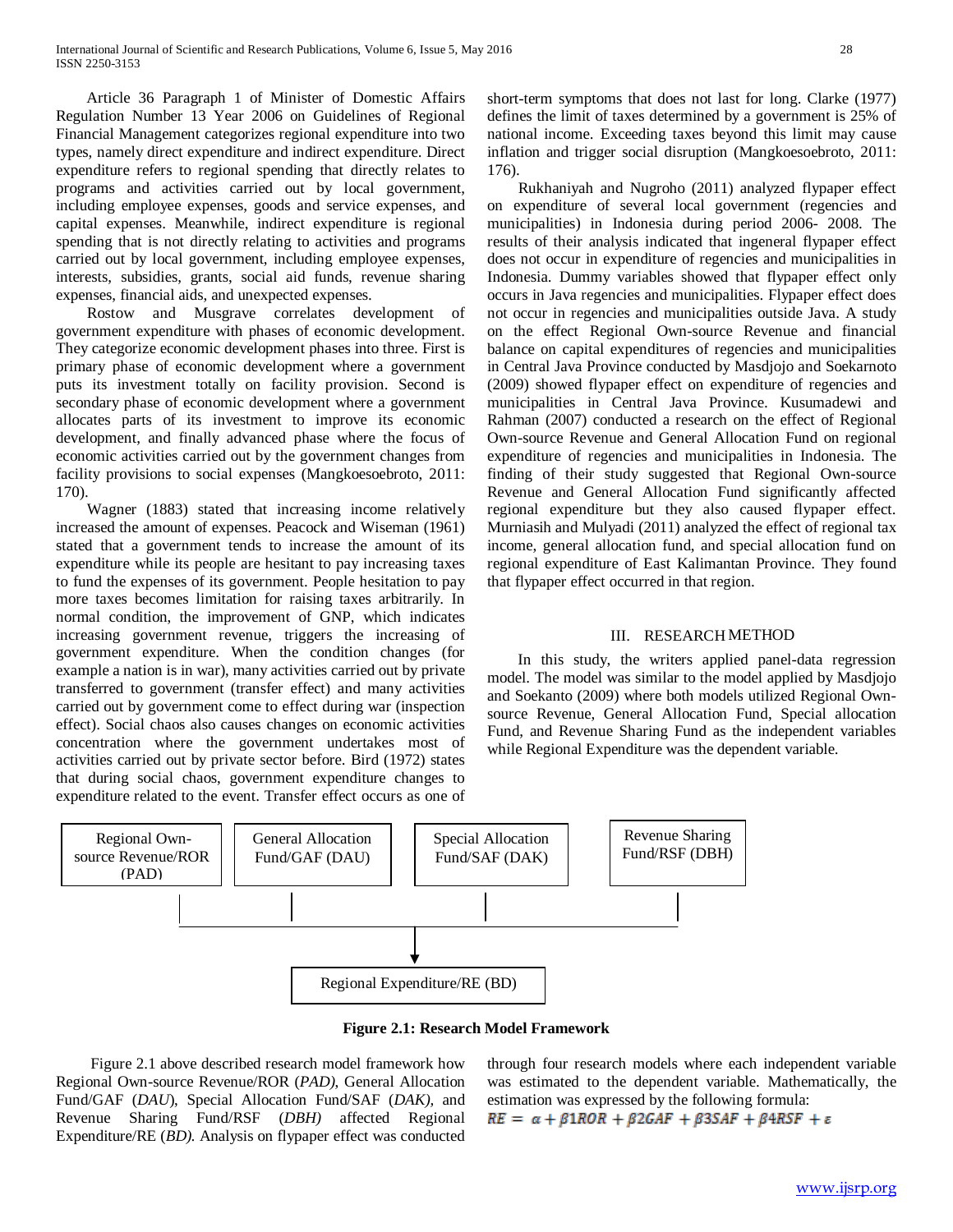# **Note:**

*RE = Regional Expenditure α = intercept constant β1, β2, β3, β4 = Regression Coefficients ROR = Regional Own-source Revenue GAF = General Allocation Fund SAF = Special Allocation Fund RSF = Revenue Sharing Fund*

 The data used in this study covered financial statistics of 29 regencies and 9 municipalities in East Java Province from 2005 to 2012. The data was secondary data collected from statistics agencies in regencies and municipalities of East Java Province. Estimation phase was conducted to identify the correlations of regional own-source revenue, general allocation fund, special allocation fund, and revenue sharing fund on regional expenditure by using panel method run by Eviews 7 software. Eviews 7 software was chosen for its ability to perform intercept constants of each regencies and municipalities in East Java Province.

## IV. FINDINGS AND DISCUSSION

 Analysis methods applied in this study were data panel regression methods. There are three methods commonly operate data panel. They are Pooled Least Square (PLS) which simply pools all cross section and time series data and Fixed Effects Model (FEM), which accommodates the probability that the researcher may find omitted variables altering time series and cross section intercepts. Fixed Effects Model provides dummy variables to accommodate intercept alterations. The third approach is Random Effects Model (REM), which improves efficiency of least square models by estimating errors of cross section and time series. Random Effect Model is a variation of generalized least square estimation (Gujarati, 2003).

 Revenue Sharing Fund (DBH) Variable turns out does not significantly affect Regional Expenditure (See Table 3.1). Regional Own-source Revenue (PAD), General Allocation Fund(DAU), and Special Allocation significantly affect Regional Expenditure as indicated by parameter coefficients 1.439, 0.716, and 5,521 respectively. Improvement of regional expenditure caused by Special Allocation Fund is higher than regional expenditure as the effects of Regional Own-source Revenue and General Allocation Fund. Results of Chow test shows that chisquare value is higher than  $\alpha = 5\%$ . Results of determination test  $(R<sup>2</sup>)$  shows that the magnitude of regional expenditure alteration caused by alterations of Regional Own-source Revenue, General Allocation Fund, Special Allocation Fund, and Revenue Sharing Fund is 0.89%. Excessive Regional Expenditure as much as 11% was caused by other variables that did not include in F-statistic model with probability value 0.000. Based on this finding, all independent variables (i.e. ROR, GAF, SAF, and RBF) simultaneously affect Regional Expenditure as the dependent variable.

 Table 3.2 below show that three of the independent variables (i.e. ROR, GAF, and SAF) in partial have significant correlation with Regional Expenditure. Estimation models applied to measure each independent variables was Pooled Least Square (PLS), except for GAF variable the writers used Random

Effect Model (REM) because chi-square value of this variable (based on result of Chow Test) was lower than  $\alpha$  ( $\leq$  5%) and its probability rate (based on Hausman Test) was higher than  $\alpha$  ( $\geq$ 5%). The highest  $R^2$  value of determination coefficient is also found on GAF variable. The result of F-statistic shows probability rate 0.000 indicating that simultaneously all independent variables (i.e. ROR, GAF, SAF, and RSF) significantly affects Regional Expenditure (RE). Regional Expenditure as a response towards General Allocation Fund was higher than regional expenditure as a response against Regional Own-source Revenue, as indicated by GAF coefficient 20.17 higher than ROR coefficient 4.97. This condition proves that the flypaper effect does occur on Regional Expenditure of Regencies and Municipalities of East Java Province. This finding is in coherence with findings of previous studies conducted by Rukhaniyah and Nugroho (2011), Masdjojo and Soekarnoto (2009), Kusumadewi and Rahman (2007), and Murniasih and Mulyadi (2011) proving that flypaper effect does occur in most of Indonesian provinces due to high dependency level towards central government.

 **Table 3.1:** The Correlation of Regional Own-source Revenue (ROR), General Allocation Fund (GAF), Special Allocation Fund (SAF), and Revenue Sharing Fund (RSF) on Regional Expenditure (RE) of Regencies and Municipalities in East Java Province 2005-2012

| <b>Variable</b> | <b>Coefficient</b> | t-statistic        | <b>Probability</b> |
|-----------------|--------------------|--------------------|--------------------|
| C               | 1,01               | 3.01               | $0,002*$           |
| <b>ROR</b>      | 1,439              | 8,43               | $0,000*$           |
| <b>GAF</b>      | 0,716              | 5,48               | $0,000*$           |
| <b>SAF</b>      | 5,521              | 4,47               | $0,000*$           |
| <b>RSF</b>      | 0,307              | 0,75               | 0,451              |
| Adjusted $R^2$  | 0,8986             | F-statistic        | 672,35             |
| Prob<br>(F-     | 0,000              | Durbi-             | 1,1127             |
| statistic)      |                    | <b>Watson Stat</b> |                    |
| Cross-section   | 47,94              | Prob               | 0,1073             |
| Chi Square      |                    |                    |                    |
| Cross-section   | 1,657              | Prob               | 0,798              |
| Random          |                    |                    |                    |

\*significance level ( $\alpha$ ) 1%, Data analysis by Eviews 7

 **Table 3.2:** The Correlation of Each Independent Variable (ROR, GAF, SAF, and RSF) Partially on Regional Expenditure (RE) of Regencies and Municipalities in East Java Province 2005-2012

| <b>Variable</b>  | Coefficient | <b>Variable</b>           | Coefficient |
|------------------|-------------|---------------------------|-------------|
| C                | $4,86*$     | C                         | $-7,28$     |
| <b>ROR</b>       | 4,97*       | <b>SAF</b>                | $20,17*$    |
| Adjusted $R^2$   | 0,55        | Adjusted $\overline{R}^2$ | 0,80        |
| Prob F-statistic | $0,00*$     | Prob F-statistic          | $0,00*$     |
| Cross-section    | $61,89*$    | Cross-section             | 72,85*      |
| Chi Square       |             | Chi Square                |             |
| Cross-section    | 1,24        | Cross-section             | 2,85        |
| Random           |             | Random                    |             |
| C                | $1.77*$     | C                         | 4.40        |